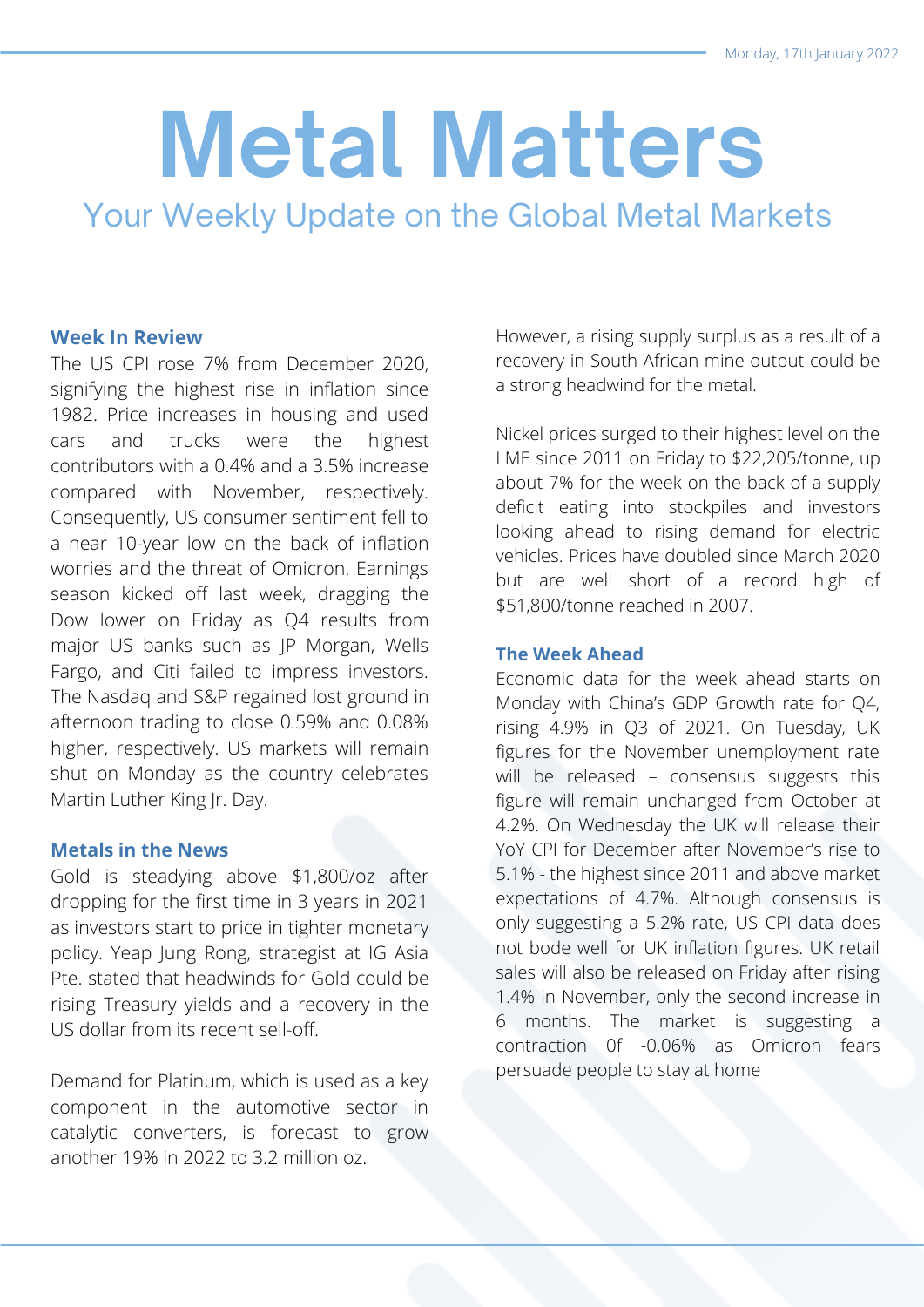# **Graph of the Week - Lithium Prices Soar on EV Demand and Scant Supply**



Note: Includes prices for lithium carbonate and lithium hydroxide Source: Benchmark Mineral Intelligence

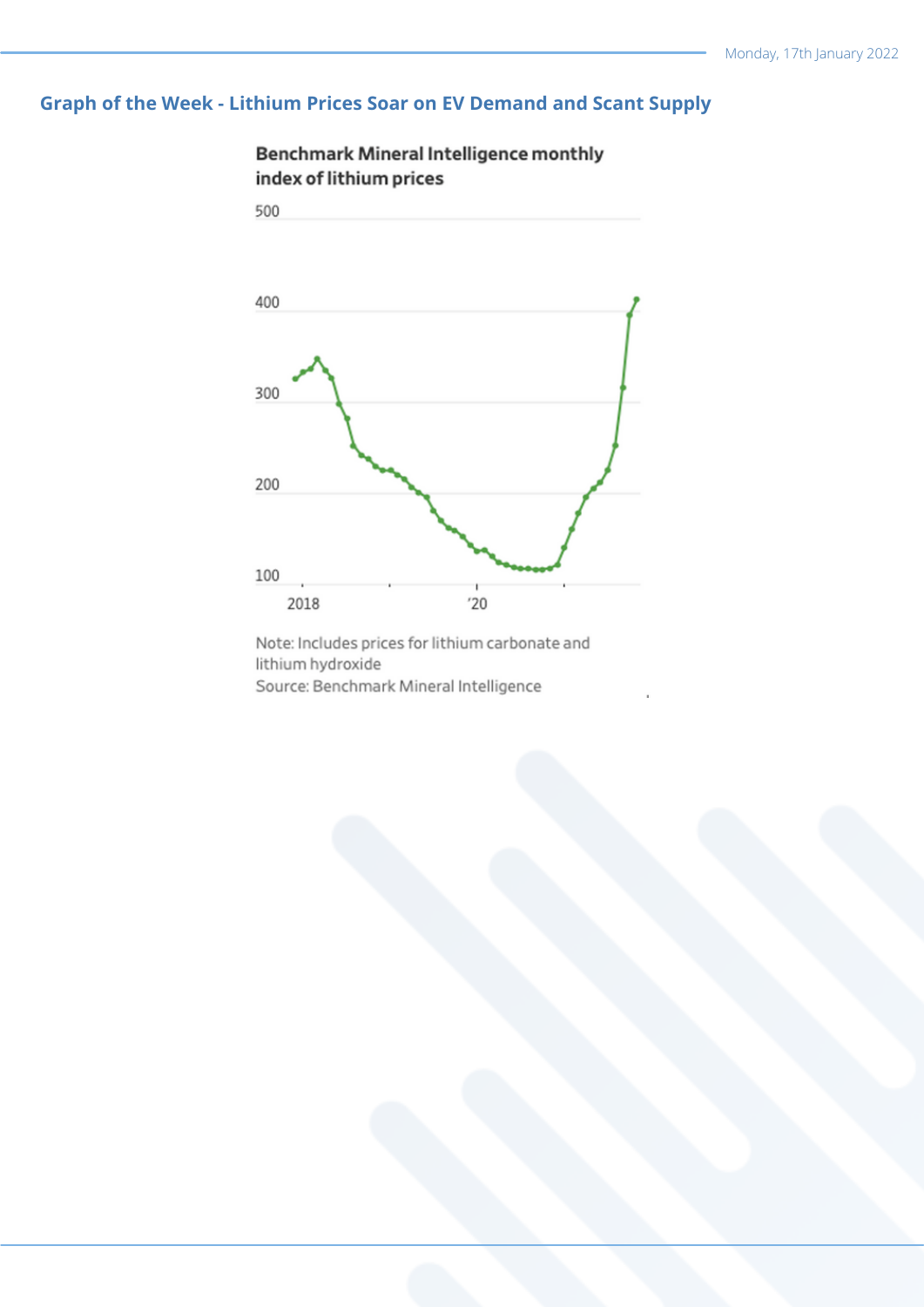## **Metals - Spot Price**

| <b>Metal</b>  | Price 14th<br><b>January USD</b> | <b>Weekly</b><br><b>Change %</b> | Mtd.<br><b>Change %</b> | Ytd.<br><b>Change %</b> | <b>Price vs</b><br><b>50d MA</b> |
|---------------|----------------------------------|----------------------------------|-------------------------|-------------------------|----------------------------------|
| Gold          | 1,818                            | 1.2%                             | 0.2%                    | $-4.2%$                 | 0.6%                             |
| <b>Silver</b> | 23.0                             | 2.7%                             | $-3.9%$                 | $-13.0%$                | $-0.9%$                          |
| Platinum      | 975                              | 1.3%                             | $-4.1%$                 | $-9.1%$                 | $-0.7%$                          |
| Palladium     | 1,882                            | $-2.8%$                          | $-23.9%$                | $-23.2%$                | $-0.8%$                          |
| Copper        | 9,730                            | 0.4%                             | 2.1%                    | 25.6%                   | 0.8%                             |
| <b>Nickel</b> | 22,850                           | 10.3%                            | 17.1%                   | 38.1%                   | 12.4%                            |

Note: All performance data to Monday 17th January. Future positioning based on CFTC and SHFE data. Past performance is not an indicator of future performance and the value of an investment may fall as well as rise. Investors take on currency risk when taking unhedged exposure to commodities. Source: Bloomberg, NTree International

# **GPF ETC Listings**

|                                   |              |                    |            | <b>Exchange listings and trading currencies</b> |            |                              |                |                             |                |                             |                   |           |
|-----------------------------------|--------------|--------------------|------------|-------------------------------------------------|------------|------------------------------|----------------|-----------------------------|----------------|-----------------------------|-------------------|-----------|
|                                   |              |                    |            | Xetra                                           |            | <b>London Stock Exchange</b> |                |                             |                | <b>Borsa Italiana</b>       | <b>SIX</b>        |           |
| Name                              | <b>ISIN</b>  | <b>Base</b><br>Ccy | <b>TER</b> | <b>Ticker EUR</b>                               | <b>WKN</b> | <b>Ticker</b><br><b>USD</b>  | Sedol          | <b>Ticker</b><br><b>GBX</b> | Sedol          | <b>Ticker</b><br><b>EUR</b> | <b>Ticker CHF</b> | Valor     |
| <b>GPF Physical Copper ETC</b>    | XS2314659447 | USD                | 0.85%      | OIIE                                            | A3GQ0Q     | TCOP                         | BMYLVM1        | <b>TCUS</b>                 | <b>BMYLVLO</b> | <b>TCOP</b>                 | TCOP              | 112161508 |
| <b>GPP Physical Nickel ETC</b>    | XS2314660700 | <b>USD</b>         | 0.75%      | OIIF                                            | A3GQ0R     | <b>TNIK</b>                  | BMYLVQ5        | <b>TNIS</b>                 | BMYLVN2        | <b>TNIK</b>                 | <b>TNIK</b>       | 112161525 |
| <b>GPF Physical Gold ETC</b>      | XS2265368097 | <b>USD</b>         | 0.12%      | OIIA                                            | A3GNPX     | TGLD                         | <b>BMYCKG1</b> | <b>TAUS</b>                 | BKQMVS4        | TGLD                        | TGLD              | 58961848  |
| <b>GPF Physical Silver ETC</b>    | XS2265369574 | <b>USD</b>         | 0.20%      | OIIB                                            | A3GNPO     | <b>TSLV</b>                  | BMYCKH2        | <b>TAGS</b>                 | BKQMVT5        | <b>TSLV</b>                 | <b>TSLV</b>       | 58847211  |
| <b>GPF Physical Palladium ETC</b> | XS2265370234 | <b>USD</b>         | 0.20%      | OIID                                            | A3GNPY     | TPAL                         | <b>BMYCKK5</b> | <b>TPDS</b>                 | BKQMVZ1        | TPAL                        | TPAL              | 58847495  |
| <b>GPF Physical Platinum ETC</b>  | XS2265369731 | <b>USD</b>         | 0.20%      | OIIC                                            | A3GNPZ     | <b>TPLT</b>                  | BMYKCKJ4       | <b>TPTS</b>                 | BKQMW03        | <b>TPLT</b>                 | <b>TPLT</b>       | 58847471  |

#### **Trading AP: Flow Traders MM: GHCO, Peel Hunt, Winterflood**